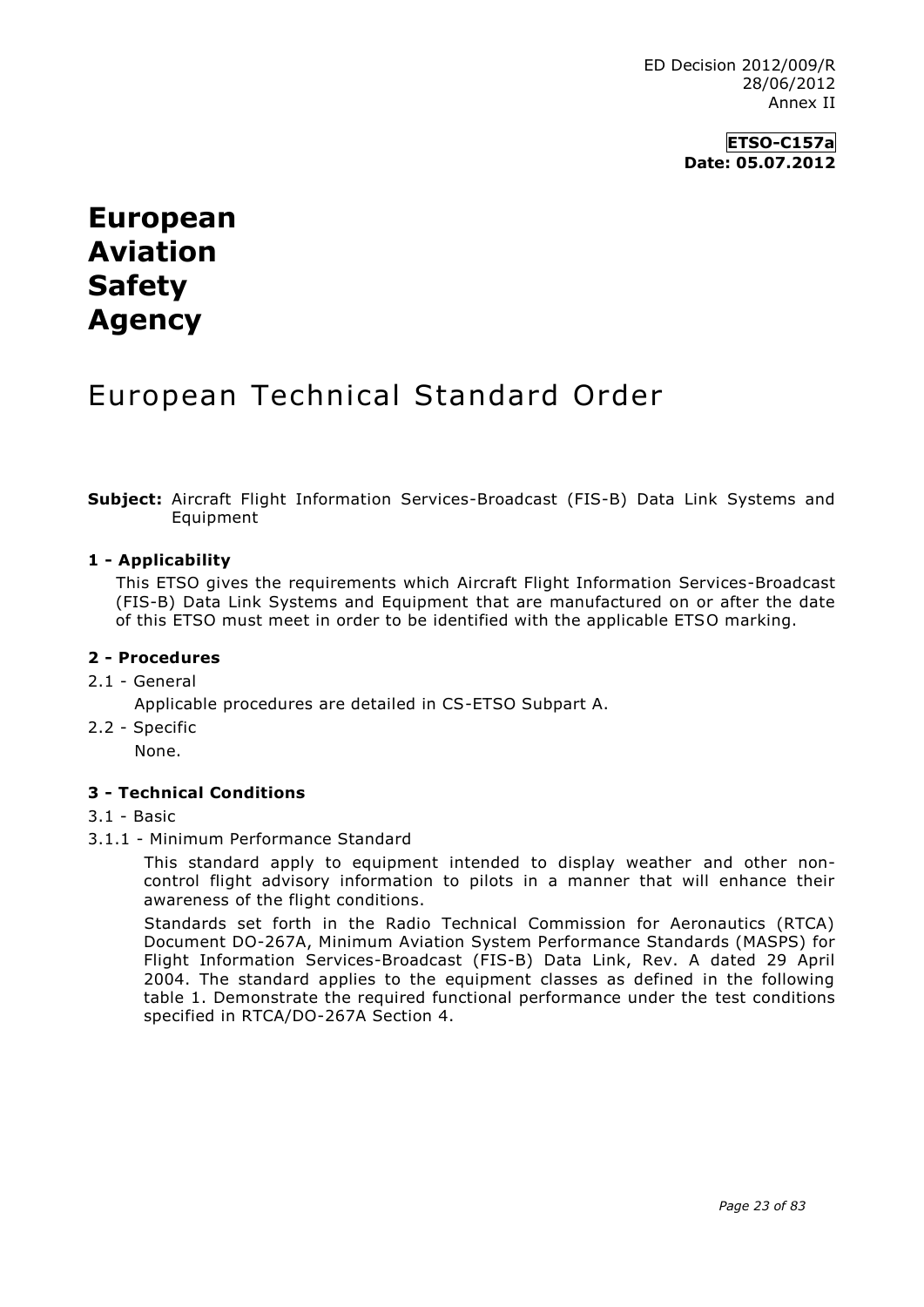## **ETSO-C157a Date: 05.07.2012**

| <b>Equipment Class</b> | <b>Equipment Name</b>                                                                                                                                        | Functionality                                                                     |
|------------------------|--------------------------------------------------------------------------------------------------------------------------------------------------------------|-----------------------------------------------------------------------------------|
|                        | FIS-B Equipment using<br>Universal Access Transceiver<br>(UAT) and Interoperable<br>with the Surveillance and<br><b>Broadcast Services (SBS)</b><br>Provider | RTCA/DO-267A Sections 2<br>and 3, with amendments per<br>Appendix 1 of this ETSO. |
|                        | FIS-B Equipment not<br>Interoperable with the SBS<br>Provider                                                                                                | RTCA/DO-267A Section 2<br>(except 2.1.4; 2.2.12; and<br>2.2.13) and Section 3.8.  |

#### **Table 1. Equipment Classes for FIS-B**

3.1.2 - Environmental Standard

See CS-ETSO Subpart A paragraph 2.1.

- 3.1.3 Computer Software See CS-ETSO Subpart A paragraph 2.2.
- 3.1.4 Electronic Hardware Qualification

See CS-ETSO Subpart A paragraph 2.3.

- 3.2 Specific
- 3.2.1 -Failure Condition Classification

See CS-ETSO Subpart A paragraph 2.4.

Loss or malfunction of the function defined in paragraph 3.1.1 of this ETSO has been determined to be a minor failure condition.

#### **4 - Marking**

4.1 - General

Marking as detailed in CS-ETSO Subpart A paragraph 1.2.

4.2 - Specific

None

#### **5 - Availability of Referenced Document**

See CS-ETSO Subpart A paragraph 3.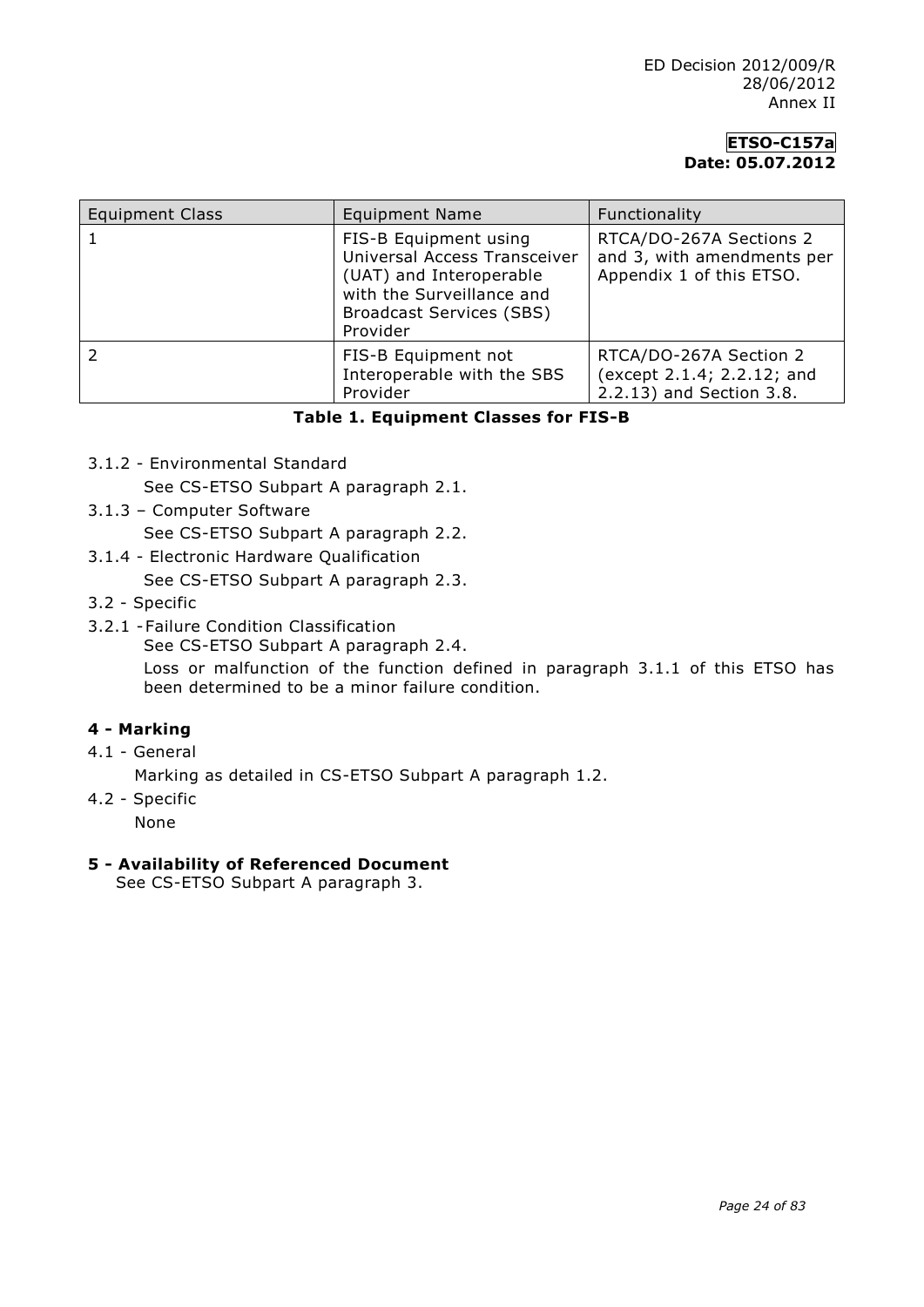**APPENDIX 1.** AMENDMENTS TO THE MINIMUM PERFORMANCE STANDARD FOR EQUIPMENT PROVIDING FIS-B VIA THE UNIVERSAL ACCESS TRANCEIVER

This Appendix prescribes addendums to the MPS for aircraft FIS-B systems and equipment when using the Surveillance Broadcast Services system.

**1.1 RTCA/DO-267A**. The applicable standard is RTCA/DO-267A Sections 2 and 3. We modified it as follows:

**1.1.1** Page 19*,* 3.6.2.3, Reassembly of Linked Application Protocol Data Units (APDU) to Form an FIS-B Product File, Paragraph 3, Sentence 1, reads as follows:

#### **Change from:**

…Separate APDU sequences are maintained for each Product and ground station combination for which linked APDUs are transmitted.

#### **To:**

… Separate APDU sequences are maintained for each Product and *each Product File ID or* ground station combination for which linked APDUs are transmitted.

**1.1.2** Appendix D, Page D-1, Paragraph 2, Sentence 1:

## **Change from:**

… The APDU structure shall begin with an APDU Header consisting of data fields as shown in Table D-1.

#### **To:**

… The APDU structure shall begin with an APDU Header consisting of data fields as shown in Table D-1, except the UAT transmission of the APDU header does not include the 16-bit FIS-B APDU ID field.

**1.1.3** Appendix D, Page D-1, Table D-1 FIS-B APDU Header Format, replace Header. Time rows as follows:

#### **Change From:**

| Head Time        | $22 - 37$ bits       | Section D.4 |
|------------------|----------------------|-------------|
| Time Option Bits | 2 bits               |             |
| Date (optional)  | 9 bits (if included) |             |
| Month of Year    | 4 bits               |             |
| Day of month     | 5 bits               |             |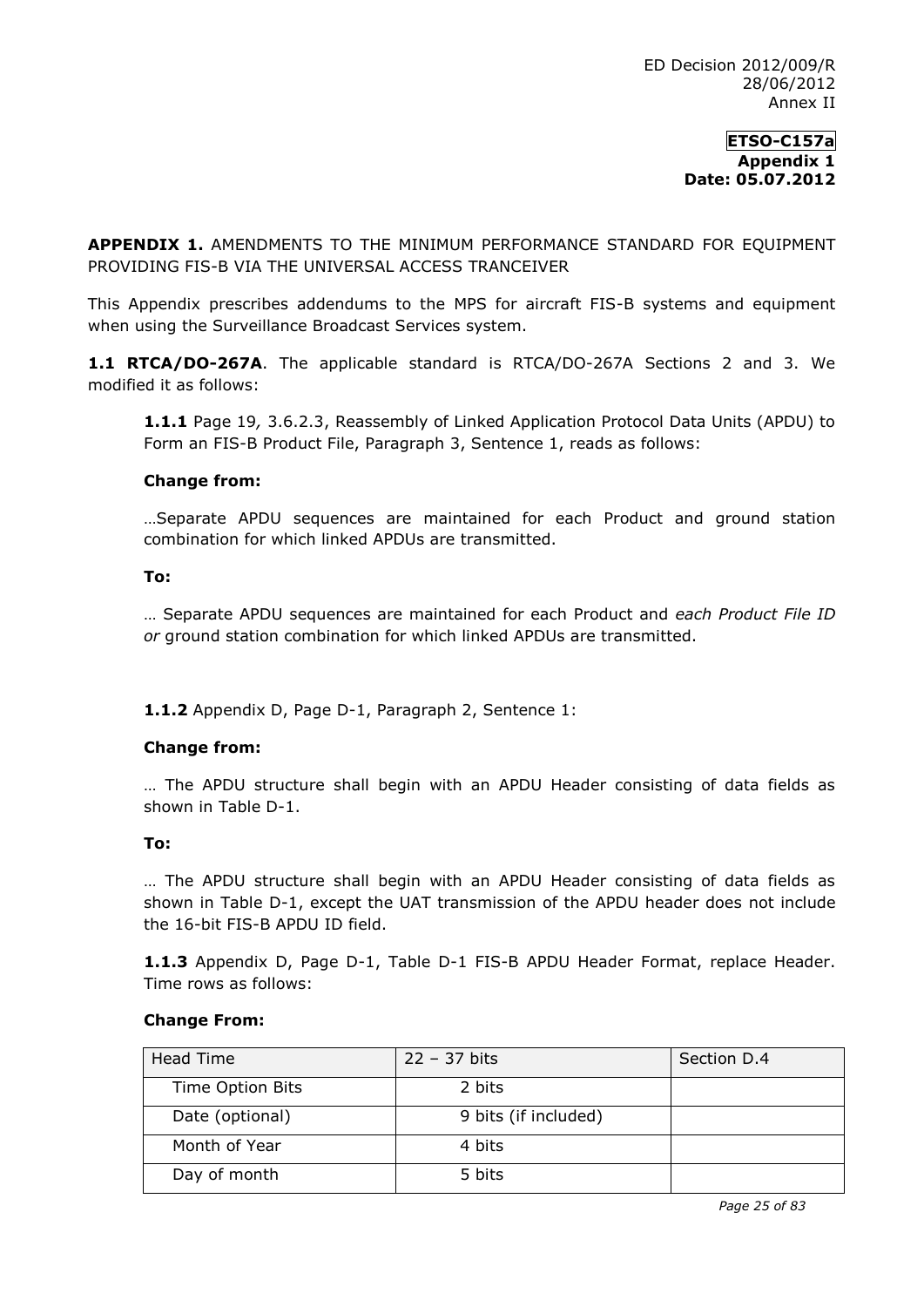| UTC Time Hours          | 5 bits               |  |
|-------------------------|----------------------|--|
| Time Minutes            | 6 bits               |  |
| Time Seconds (optional) | 6 bits (if included) |  |

#### **To:**

| <b>Head Time</b>         | $22 - 37$ bits       | Section D.4 |
|--------------------------|----------------------|-------------|
| Time Option Bits         | 2 bits               |             |
| Month of Year (optional) | 4 bits (if included) |             |
| Day of month (optional)  | 5 bits (if included) |             |
| UTC Time Hours           | 5 bits               |             |
| Time Minutes             | 6 bits               |             |
| Time Seconds (optional)  | 6 bits (if included) |             |

**1.1.4** Appendix D, Page D-1, amend the Segmentation Data Block entries and add a new Product File ID entry in Table D-1 to read as follows:

#### **Change From:**

| Field               | Number of Bits                    | Document Section |
|---------------------|-----------------------------------|------------------|
| Product File Length | 12 bits                           |                  |
| Number              | 12 bits                           |                  |
| Zero Padding Bits   | 0-7 bits to force octet-alignment | Section D.6      |

## **To:**

| Field               | Number of Bits                    | Document Section                         |
|---------------------|-----------------------------------|------------------------------------------|
| Product File ID     | 10 bits                           | ETSO-C157a Appendix 1<br>paragraph 1.1.9 |
| Product File Length | 9 bits                            | Section D.5.1                            |
| APDU Number         | 9 bits                            | Section D.5.2                            |
| Zero Padding Bits   | 0-7 bits to force octet-alignment | Section D.6                              |

**1.1.5** Appendix D, Page D-3, Table D-2 Format of the FIS-B Product Descriptor, reads as follows:

## **Change from:**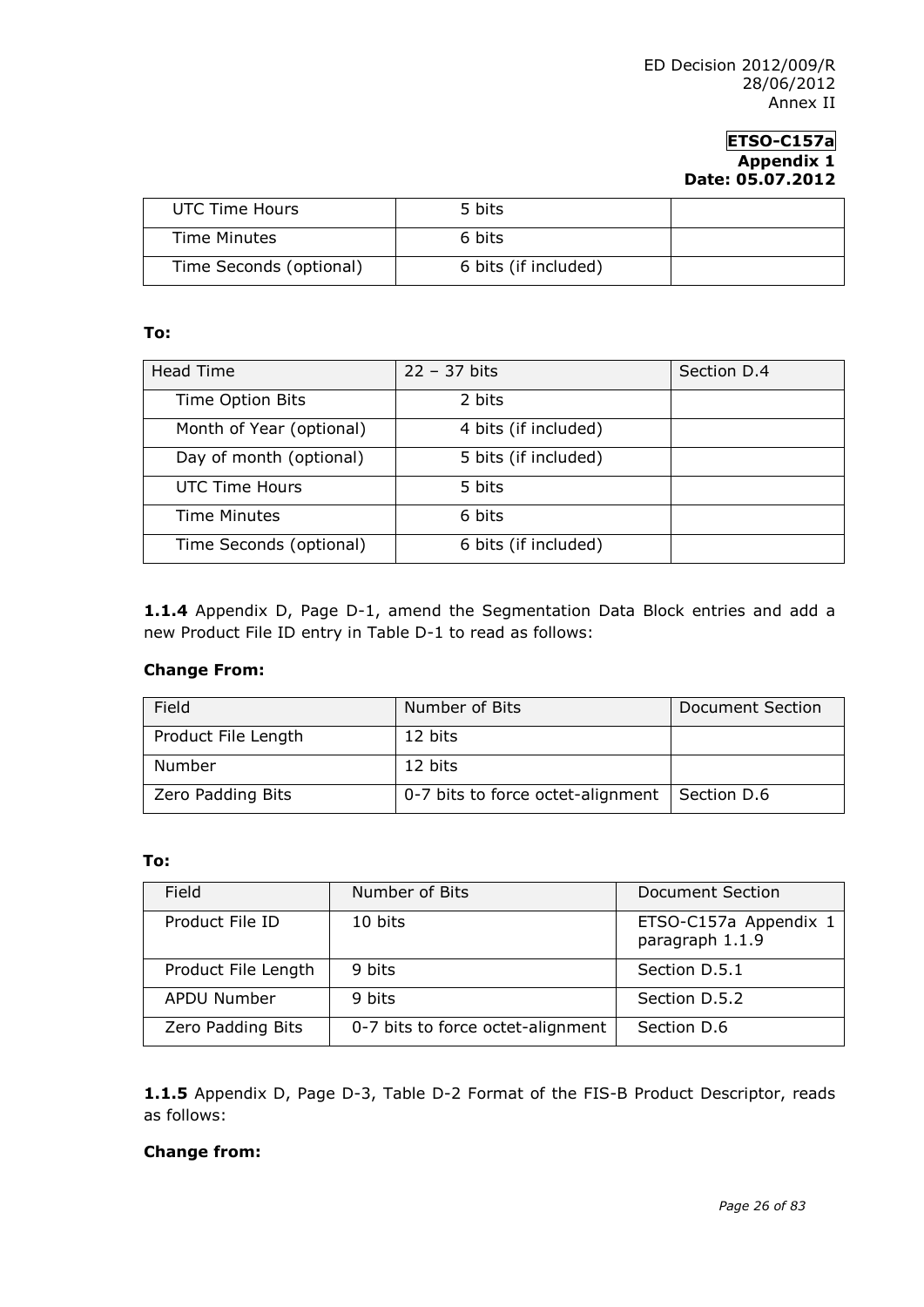| Geographic Locator (region) (optional)   20 bits (if present)   Section D.2.4 |  |
|-------------------------------------------------------------------------------|--|

**To:**

| Geographic Locator (region) (optional) | 20 bits (if present)   Section D.2.4 |               |
|----------------------------------------|--------------------------------------|---------------|
| Latitude                               | 7 bits                               | Section D.2.4 |
| Longitude                              | 8 bits                               | Section D.2.4 |
| Extent                                 | 5 bits                               | Section D.2.4 |

**1.1.6** Appendix D, Page D-15, Figure D-3, Block Reference Indicator Format, reads as follows:

#### **Change from:**

| Byte $#$ |                       | <b>Bit Number</b>   |   |       |  |  |                    |  |  |
|----------|-----------------------|---------------------|---|-------|--|--|--------------------|--|--|
|          |                       | b                   | 3 |       |  |  |                    |  |  |
|          | Element<br>Identifier | N/S                 |   | Spare |  |  | Block Number (MSb) |  |  |
|          |                       | <b>Block Number</b> |   |       |  |  |                    |  |  |
|          |                       | Block Number (LSB)  |   |       |  |  |                    |  |  |

**To:**

| Byte $#$ | <b>Bit Number</b>     |                     |  |                    |                    |  |  |  |
|----------|-----------------------|---------------------|--|--------------------|--------------------|--|--|--|
|          |                       | ь                   |  |                    | 3                  |  |  |  |
|          | Element<br>Identifier | N/S                 |  | Scale              | Block Number (MSb) |  |  |  |
|          |                       | <b>Block Number</b> |  |                    |                    |  |  |  |
|          |                       |                     |  | Block Number (LSB) |                    |  |  |  |

**1.1.7** Appendix D, Page D-15, Section 2.3.5.2.2 The Block Reference Indicator, after the "Hemisphere N/S" paragraph add new paragraph to read as follows:

"Scale: an encoded multiplier applied to the base size of the GBR block in both latitude and longitude dimensions. Values represented by the Scale encoding are either system or product specific. Any mathematical calculations that are needed to reduce a highresolution product down to a lower-resolution 'scaled' product are left for the implementer to separately describe/document."

**1.1.8** Appendix D, Page D-21, D.5, Segmentation Data Block, Sentence 5, reads as follows: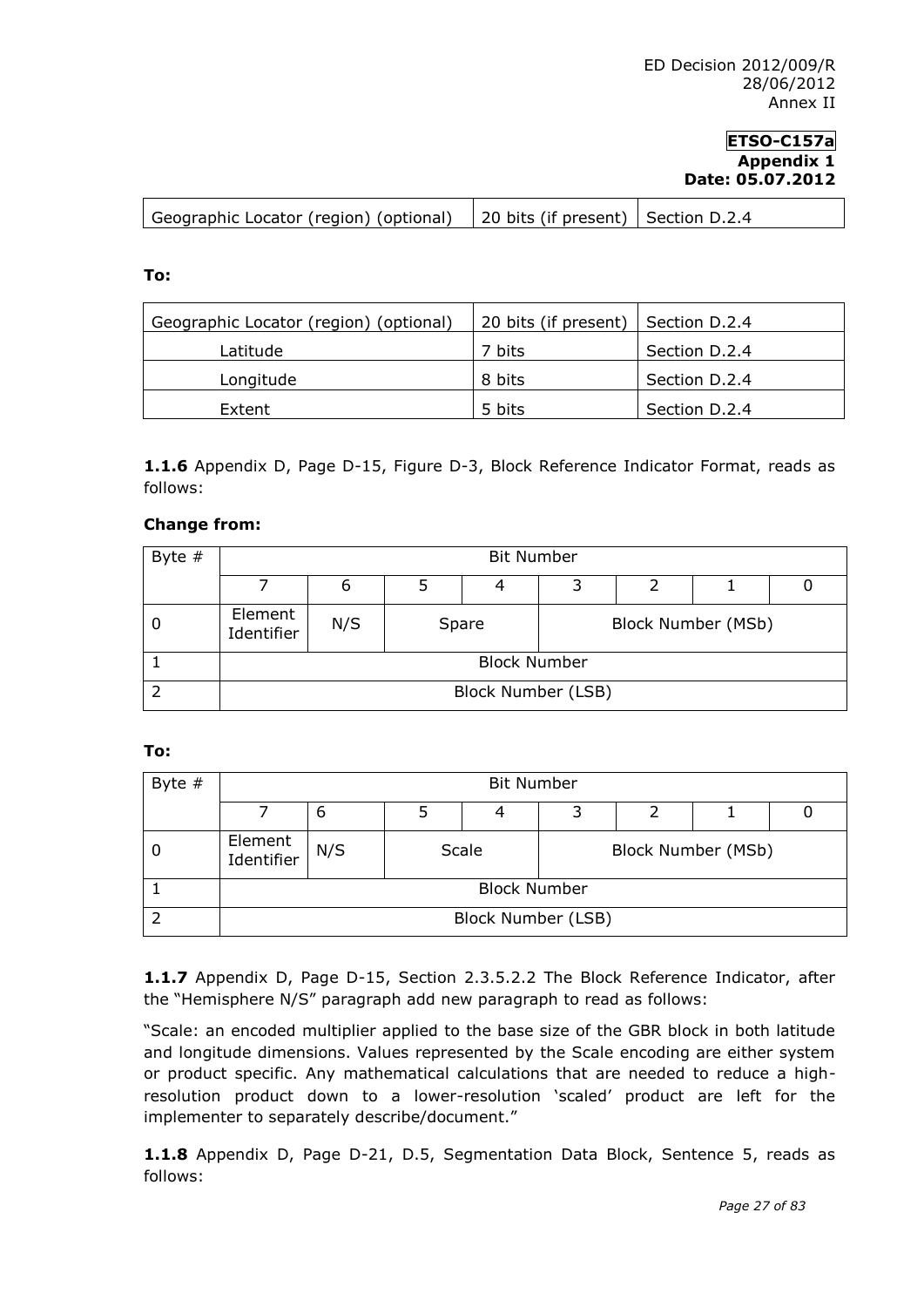#### **Change from:**

…The Segmentation Data Block (if present) shall consist of two components, the Product File Length field and the APDU Number field.

#### **To:**

…The Segmentation Data Block (if present) shall consist of three components, the Product File *ID* field, Product File Length field and the APDU Number field.

**1.1.9** Appendix D, Page D-21, supplement section D.5 with the following:

*The Product File ID Field contains a reference number to associate segmented APDUs with the appropriate Product File. Such a reference is necessary when broadcasting the same APDU segments for a Product File from multiple radio stations.*

**1.1.10** Appendix D, Page D-23, Figure D-9 APDU Header Layouts, amend the optional Segmentation Data Block fields to read as follows:

## **Change from:**



**To:**

|                                            | ADPU Header (48 to 112 bits) |    |  |                     |                   |      |                    |  |                                    |
|--------------------------------------------|------------------------------|----|--|---------------------|-------------------|------|--------------------|--|------------------------------------|
| Segmentation Data Block (Optional 28 bits) |                              |    |  |                     |                   |      |                    |  |                                    |
| <b>FIS-B</b><br>$(16 \text{ bits})$        | APDU                         | ID |  | Product File ID     | Product<br>Length | File | <b>APDU Number</b> |  | Zero Pad<br>$(0 - 7 \text{ bits})$ |
|                                            |                              |    |  | $(10 \text{ bits})$ | (9 bits)          |      | $(9 \text{ bits})$ |  |                                    |
|                                            |                              |    |  |                     |                   |      |                    |  |                                    |

**1.1.11** Appendix D, Page D-23, Figure D-9 APDU Header Layouts, amend the APDU Header Time field text to read as follows: